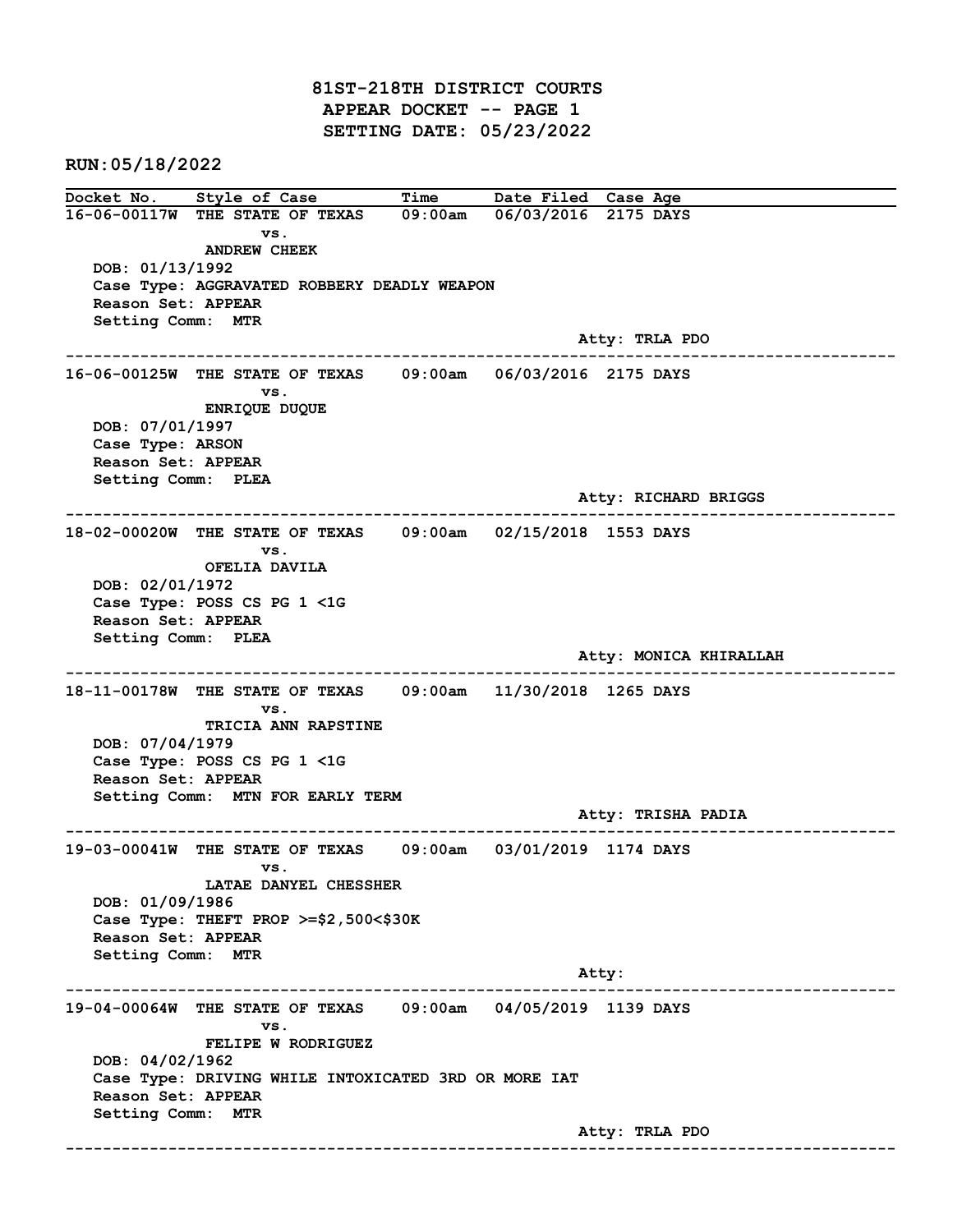81ST-218TH DISTRICT COURTS APPEAR DOCKET -- PAGE 2 SETTING DATE: 05/23/2022

RUN:05/18/2022

Docket No. Style of Case Time Date Filed Case Age 20-02-00052W THE STATE OF TEXAS 09:00am 02/07/2020 831 DAYS vs. CHRISTOPHER WARD DOB: 09/21/1984 Case Type: CRIMINAL MISCHIEF >=\$2,500<\$30K Reason Set: APPEAR Setting Comm: PT, JDC 6/22, JT 7/25 Atty: MICHAEL DOMINICK ------------------------------------------------------------------------------------------------------------------------ 20-05-00079W THE STATE OF TEXAS 09:00am 05/08/2020 740 DAYS vs. MIRELLA ANZALDO DOB: 11/14/1983 Case Type: POSS CS PG 1 <1G ANALOGUE Reason Set: APPEAR Setting Comm: MTR Atty: TRLA PDO ------------------------------------------------------------------------------------------------------------------------ 20-05-00121W THE STATE OF TEXAS 09:00am 05/08/2020 740 DAYS vs. CHRISTOPHER R RODRIGUEZ DOB: 08/15/1990 Case Type: ASSAULT PUBLIC SERVANT Reason Set: APPEAR Setting Comm: MTR Atty: TRLA PDO ------------------------------------------------------------------------------------------------------------------------ 20-05-00133W THE STATE OF TEXAS 09:00am 05/08/2020 740 DAYS vs. JEREMY MICHAEL SAUNDERS DOB: 06/24/1976 Case Type: CREDIT CARD OR DEBIT CARD ABUSE Reason Set: APPEAR Setting Comm: MTN TO REDUCE Atty: STEPHEN BARRERA ------------------------------------------------------------------------------------------------------------------------ 20-05-00134W THE STATE OF TEXAS 09:00am 05/08/2020 740 DAYS vs. JEREMY MICHAEL SAUNDERS DOB: 06/24/1976 Case Type: CREDIT CARD OR DEBIT CARD ABUSE Reason Set: APPEAR Setting Comm: MTN TO REDUCE Atty: STEPHEN BARRERA ------------------------------------------------------------------------------------------------------------------------ 20-08-00177W THE STATE OF TEXAS 09:00am 08/14/2020 642 DAYS vs. RYAN EDWARD HYATT DOB: 08/17/1989 Case Type: ASSAULT FAM/HOUSE MEM IMPEDE BREATH/CIRCULAT Reason Set: APPEAR Setting Comm: PT, JDC 6/22, JT 7/25 Atty: STEPHEN BARRERA ------------------------------------------------------------------------------------------------------------------------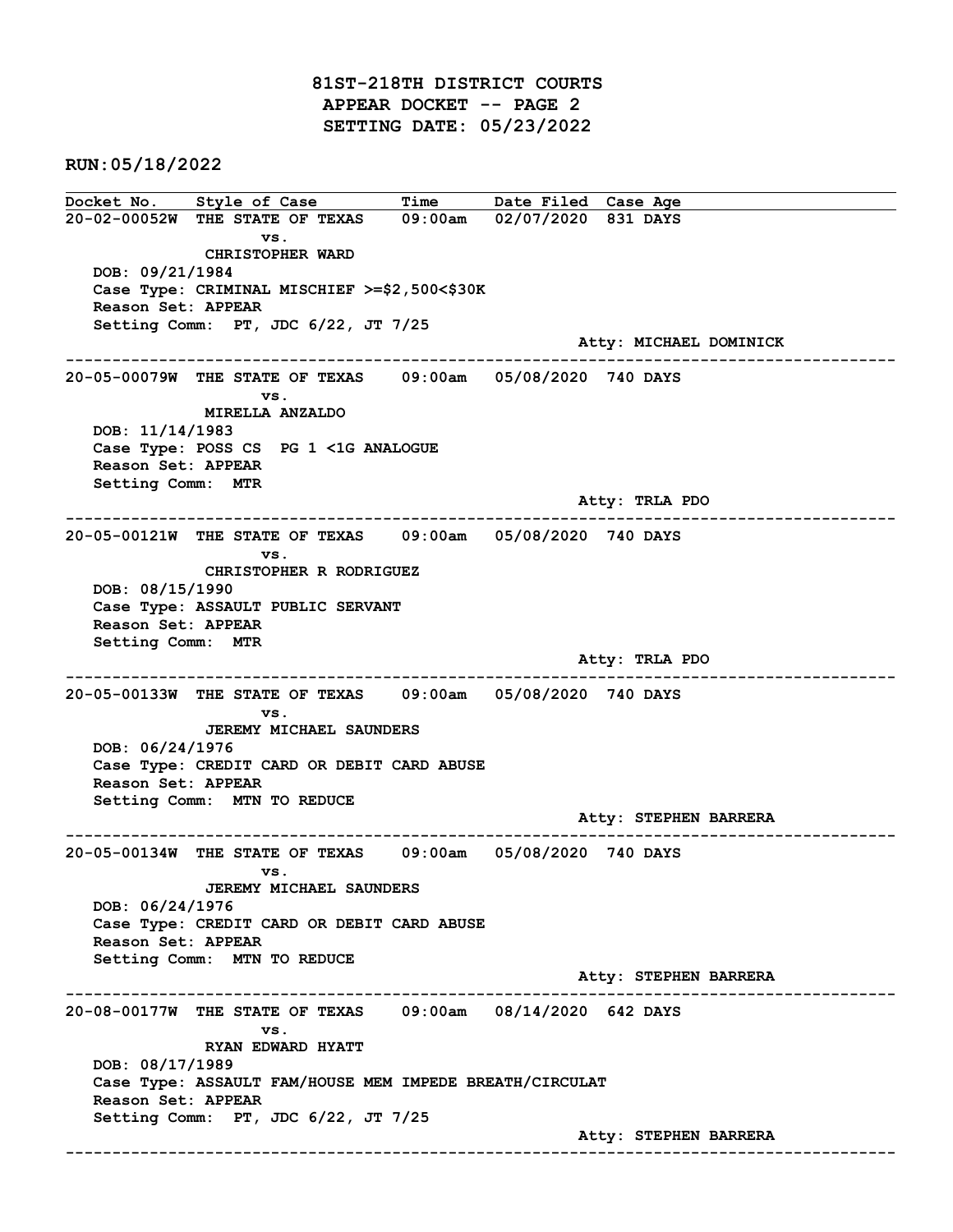81ST-218TH DISTRICT COURTS APPEAR DOCKET -- PAGE 3 SETTING DATE: 05/23/2022

RUN:05/18/2022

Docket No. Style of Case Time Date Filed Case Age 20-11-00304W THE STATE OF TEXAS 09:00am 11/06/2020 558 DAYS vs. MARIA MONTEALVO DOB: 08/11/1997 Case Type: TAMPER/FABRICATE PHYSICAL EVIDENCE Reason Set: APPEAR Setting Comm: PTD VIOLATION Atty: TRLA PDO ------------------------------------------------------------------------------------------------------------------------ 21-01-00024W THE STATE OF TEXAS 09:00am 01/28/2021 475 DAYS vs. MARK A. COLLIER DOB: 02/05/1959 Case Type: FORGERY FINANCIAL INSTR <\$100 ENH IAT Reason Set: APPEAR Setting Comm: PT, JDC 6/22, JT 7/25 Atty: TRLA PDO ------------------------------------------------------------------------------------------------------------------------ 21-05-00105W THE STATE OF TEXAS 09:00am 05/14/2021 369 DAYS vs. TRAVIS DARBY DOB: 07/24/1986 Case Type: POSS CS PG 1 >=1G<4G Reason Set: APPEAR Setting Comm: MTR Atty: TRLA PDO ------------------------------------------------------------------------------------------------------------------------ 21-08-00159W THE STATE OF TEXAS 09:00am 08/13/2021 278 DAYS vs. KEITH ORYAN WHITE DOB: 09/09/1985 Case Type: UNAUTH USE OF MOTOR VEHICLE Reason Set: APPEAR Setting Comm: NISI (UNLESS MED RECORDS) JT 6/6 Atty: MONICA KHIRALLAH ------------------------------------------------------------------------------------------------------------------------ 21-08-00168W THE STATE OF TEXAS 09:00am 08/13/2021 278 DAYS vs. LEONARD D. HEINMANN DOB: 02/18/1966 Case Type: MAN DEL CS PG 1 >=1G<4G Reason Set: APPEAR Setting Comm: PT, JDC 6/22, JT 7/25 Atty: TRLA PDO ------------------------------------------------------------------------------------------------------------------------ 21-09-00195W THE STATE OF TEXAS 09:00am 09/03/2021 257 DAYS vs. ROBERT T RODRIGUEZ DOB: 11/07/1984 Case Type: POSS CS PG 1 >=4G<200G Reason Set: APPEAR Setting Comm: ARR; CLKS LTR and the control of the control of the control of the control of the control of the control of the control of the control of the control of the control of the control of the control of the control of the control of the cont ------------------------------------------------------------------------------------------------------------------------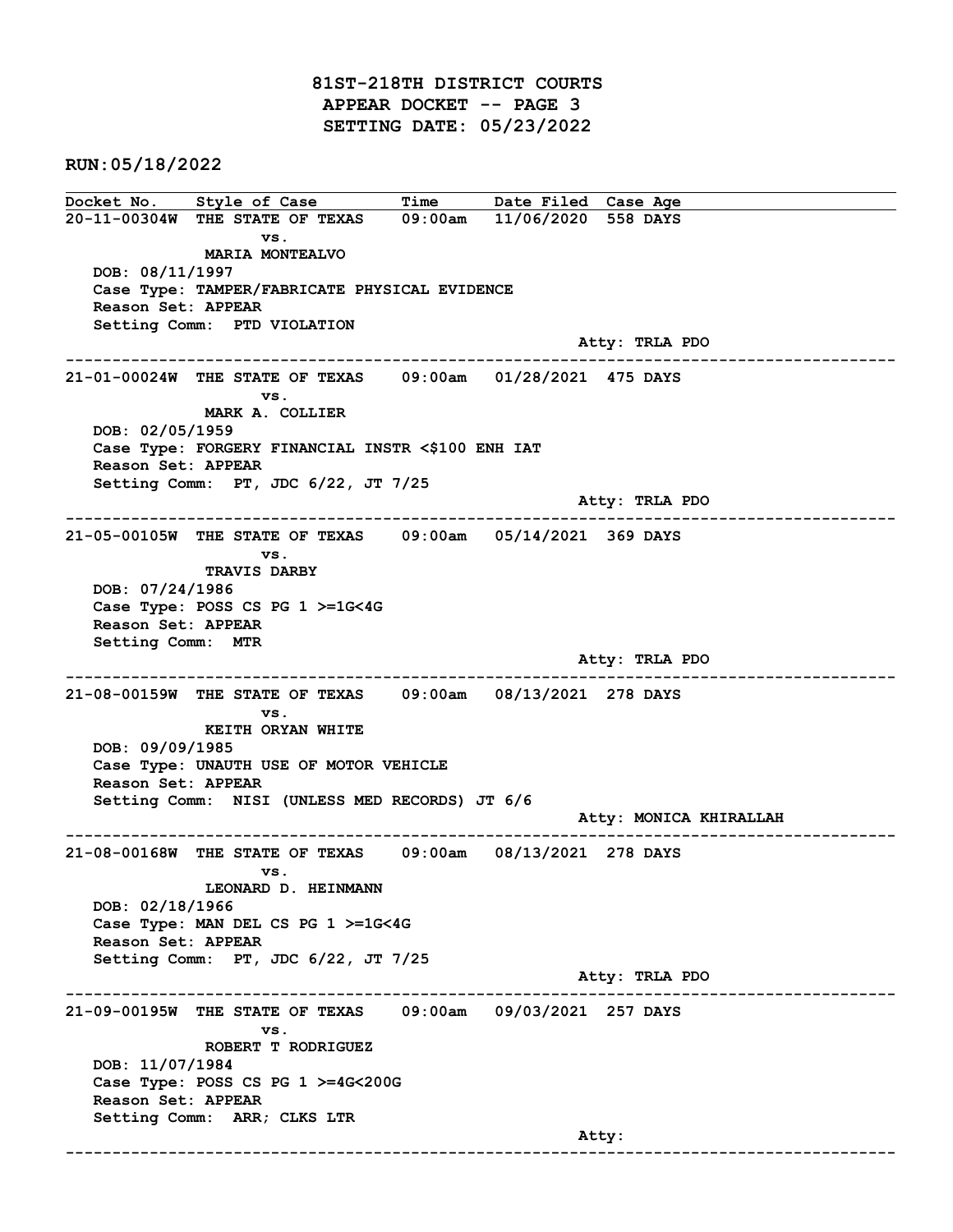81ST-218TH DISTRICT COURTS APPEAR DOCKET -- PAGE 4 SETTING DATE: 05/23/2022

RUN:05/18/2022

Docket No. Style of Case Time Date Filed Case Age 21-11-00250W THE STATE OF TEXAS 09:00am 11/12/2021 187 DAYS vs. MAURICE A. PERKINS DOB: 05/30/1965 Case Type: DEADLY CONDUCT DISCH FIREARM INDIV(S) Reason Set: APPEAR Setting Comm: PT, JDC 6/22, JT 7/25 Atty: JOHN "TONY" POLLREISZ ------------------------------------------------------------------------------------------------------------------------ 21-11-00251W THE STATE OF TEXAS 09:00am 11/12/2021 187 DAYS vs. ROBYN PERKINS DOB: 09/20/1967 Case Type: DEADLY CONDUCT DISCH FIREARM INDIV(S) Reason Set: APPEAR Setting Comm: PT, JDC 6/22, JT 7/25 Atty: JOHN "TONY" POLLREISZ ------------------------------------------------------------------------------------------------------------------------ 22-01-00004W THE STATE OF TEXAS 09:00am 01/19/2022 119 DAYS vs. MICHAEL WAYNE MOHR DOB: 07/16/1964 Case Type: DEADLY CONDUCT DISCH FIREARM INDIV(S) Reason Set: APPEAR Setting Comm: PT, JDC 6/22, JT 7/25 Atty: BRENT DORNBURG ------------------------------------------------------------------------------------------------------------------------ 22-01-00016W THE STATE OF TEXAS 09:00am 01/19/2022 119 DAYS vs. LISA JOE ARRELLANO DOB: 11/25/1985 Case Type: POSS CS PG 1 >=1G<4G Reason Set: APPEAR Setting Comm: PT, JDC 6/22, JT 7/25 Atty: RICHARD BRIGGS ------------------------------------------------------------------------------------------------------------------------ 22-03-00045W THE STATE OF TEXAS 09:00am 03/04/2022 75 DAYS vs. ETHAN JACOB ELLIS DOB: 03/15/2004 Case Type: UNAUTH USE OF VEHICLE Reason Set: APPEAR Setting Comm: PT, JDC 6/22, JT 7/25 Atty: RICHARD BRIGGS ------------------------------------------------------------------------------------------------------------------------ 22-03-00046W THE STATE OF TEXAS 09:00am 03/04/2022 75 DAYS vs. JOSE ANIBAL GIRON DOB: 09/06/1997 Case Type: SMUGGLING OF PERSONS Reason Set: APPEAR Setting Comm: PT, JDC 6/22, JT 7/25 Atty: STEPHEN BARRERA ------------------------------------------------------------------------------------------------------------------------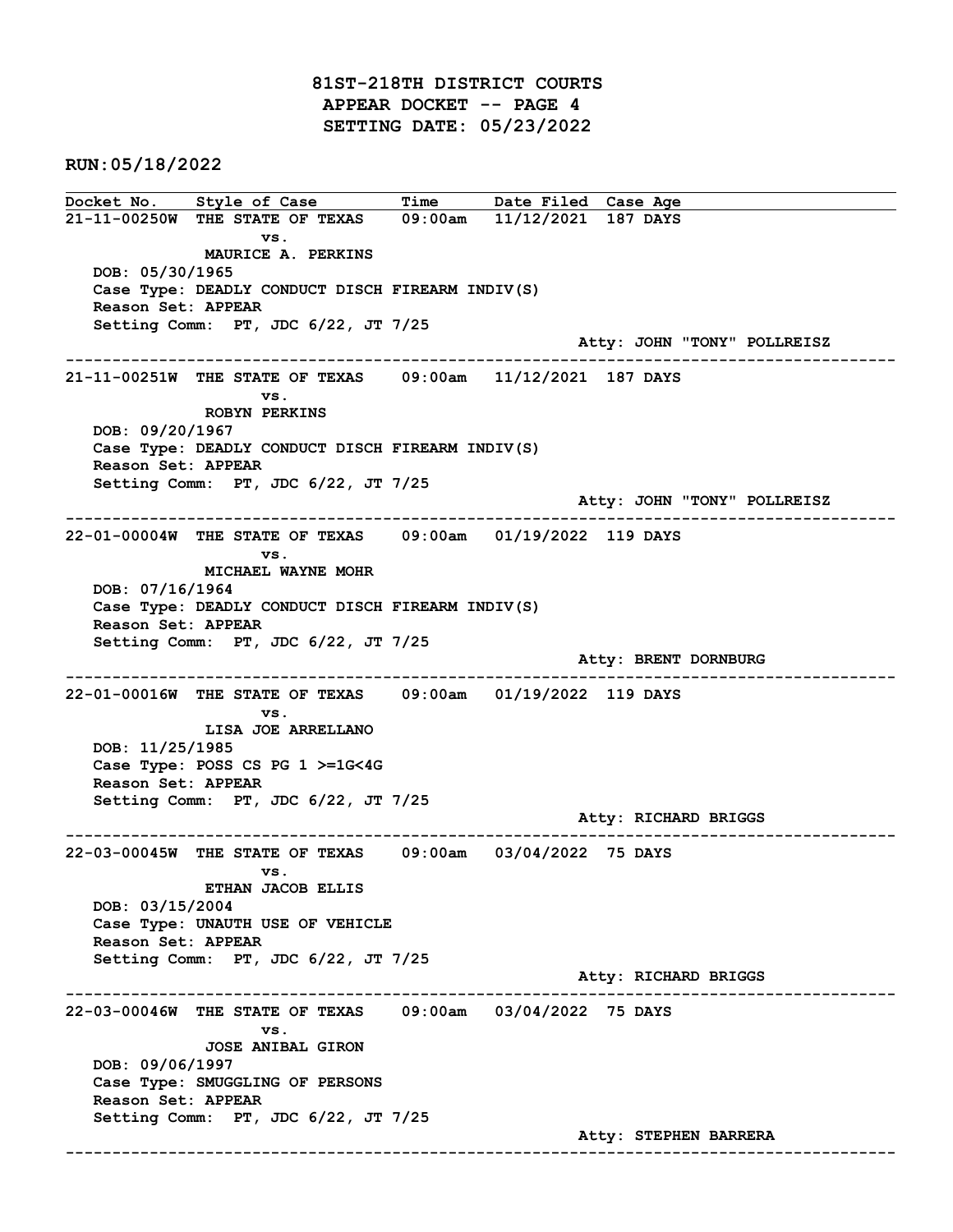81ST-218TH DISTRICT COURTS APPEAR DOCKET -- PAGE 5 SETTING DATE: 05/23/2022

RUN:05/18/2022

Docket No. Style of Case Time Date Filed Case Age 22-03-00047W THE STATE OF TEXAS 09:00am 03/04/2022 75 DAYS vs. FRANCISCO JR. GONZALES DOB: 06/15/1998 Case Type: MAN DEL CS PG 1 >=4G<200G Reason Set: APPEAR Setting Comm: PT, JDC 6/22, JT 7/25 Atty: TRLA PDO ------------------------------------------------------------------------------------------------------------------------ 22-03-00048W THE STATE OF TEXAS 09:00am 03/04/2022 75 DAYS vs. SELENA GONZALES DOB: 02/13/1996 Case Type: MAN DEL CS PG 1 >=4G<200G Reason Set: APPEAR Setting Comm: ARR/PT, JDC 6/22, JT 7/25 Atty: RICARDO BRIONES ------------------------------------------------------------------------------------------------------------------------ 22-03-00050W THE STATE OF TEXAS 09:00am 03/04/2022 75 DAYS vs. VICTORIA D. MYERS DOB: 05/05/1991 Case Type: AGG ASSAULT W/DEADLY WEAPON Reason Set: APPEAR Setting Comm: PT, JDC 6/22, JT 7/25 Atty: TRLA PDO ------------------------------------------------------------------------------------------------------------------------ 22-03-00051W THE STATE OF TEXAS 09:00am 03/04/2022 75 DAYS vs. NATHAN RAATZ DOB: 12/20/1990 Case Type: POSS CS PG 1/1-B <1G Reason Set: APPEAR Setting Comm: PT, JDC 6/22, JT 7/25 Atty: TRLA PDO ------------------------------------------------------------------------------------------------------------------------ 22-03-00054W THE STATE OF TEXAS 09:00am 03/04/2022 75 DAYS vs. DANIEL ROBERT ERNST DOB: 02/03/1986 Case Type: POSS CS PG 1 >=1G<4G Reason Set: APPEAR Setting Comm: PT, JDC 6/22, JT 7/25 Atty: TRLA PDO ------------------------------------------------------------------------------------------------------------------------ 22-03-00055W THE STATE OF TEXAS 09:00am 03/04/2022 75 DAYS vs. DUSTIN MATTHEW EUBANK DOB: 09/05/1984 Case Type: DRIVING WHILE INTOXICATED W/CHILD UNDER 15 YOA Reason Set: APPEAR Setting Comm: PT, JDC 6/22, JT 7/25 Atty: JOHN "TONY" POLLREISZ ------------------------------------------------------------------------------------------------------------------------